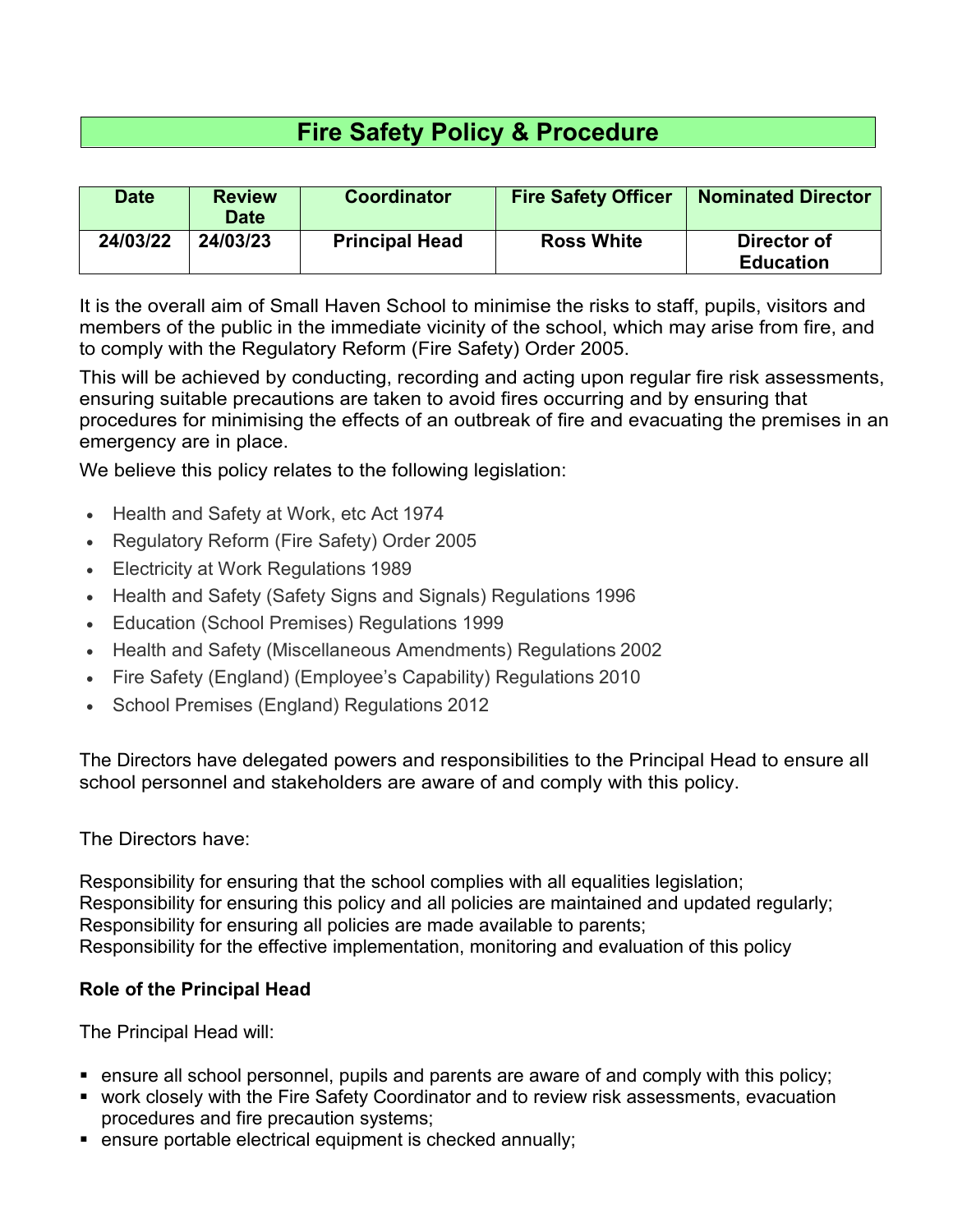#### **Role of the Fire Safety Coordinator**

A member of the office staff is appointed as the Fire Safety Coordinator for the school and has overall responsibility for fire safety matters. They shall coordinate the implementation of fire safety measures, ensure that staff and pupil training takes place and monitor the standard of fire precautions maintained.

The Fire Safety Coordinator shall also ensure that an emergency evacuation drill is undertaken early in term 1, that fire action notices are kept up to date and that suitably qualified persons maintain fire safety equipment to the authorised schedule.

The named Fire Safety Coordinator at Small Haven School is Mr Ross White.

The Fire Safety coordinator will:

- have overall responsibility for fire safety matters;
- **be familiar with relevant fire safety legislation;**
- **•** be familiar with the principles of fire safety;
- **have an understanding of fire hazards and fire risks;**
- be familiar with safety arrangements regarding the evacuation of young people, disabled school personnel and visitors;
- undertake risk assessments that deal with the:
	- $\triangleright$  sources of ignition
	- $\triangleright$  sources of fuel
	- $\triangleright$  sources of oxygen
	- $\triangleright$  structure of the building
	- $\triangleright$  location of people especially young people, special educational needs and disabled
	- $\triangleright$  procedures and escape routes for evacuation
	- $\triangleright$  fire-fighting equipment
	- $\triangleright$  fire safety training programme for school personnel

All school staff are responsible for maintaining a high standard of fire precautions in areas under their control or influence. In particular, staff should ensure that they are fully aware of the emergency evacuation procedure (Appendix A). They shall ensure that fire windows and fire exits are kept clear and that fire doors are kept shut. They shall also ensure that pupils for whom they are responsible are informed of the school fire procedure.

The Fire Safety Coordinator shall ensure that a fire risk assessment is carried out every 6 months, or earlier if required (e.g. following significant changes to the premises, an incident or notification from an appropriate authority).

Notices displaying the School Fire Procedure are displayed at the main exit of each building.

Training will be provided at least every three years for all permanent school staff in fire safety and the school fire procedure.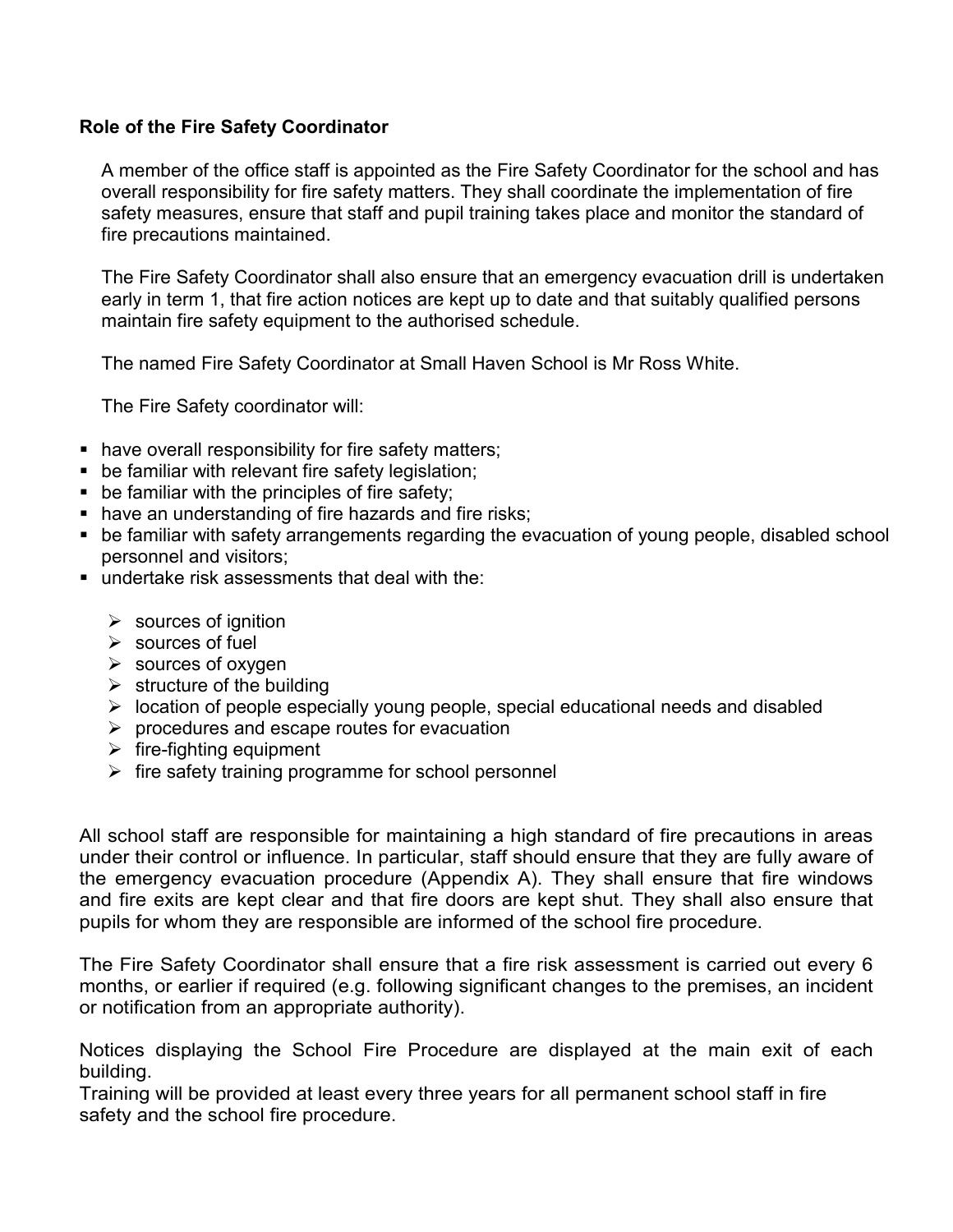All staff, whether temporary or permanent, will have the fire procedure explained to them, together with information on the sound of the fire alarm and the location of the escape routes and alternatives, exits and assembly points.

It is the responsibility of the Fire Safety Coordinator to ensure this instruction is given in accordance with the Checklist (Appendix C). The Fire Safety Coordinator shall also ensure that all fire safety and training records are maintained and are available for inspection by any enforcement authority or the Principal Head.

Smoke and heat detectors are linked and act as the school's fire alarm system, the alarm is automatically activated.

It is school policy that the fire brigade will be called upon any suspected outbreak of fire. Where the alarm is raised by the school's automatic smoke detection system, the Fire Safety Coordinator (or their deputy) will call the fire brigade if a fire is suspected, or within 60 seconds of the alarm being raised if a false alarm is not confirmed. The office staff are responsible for meeting, or ensuring that a member of staff is available to meet, the fire brigade on arrival.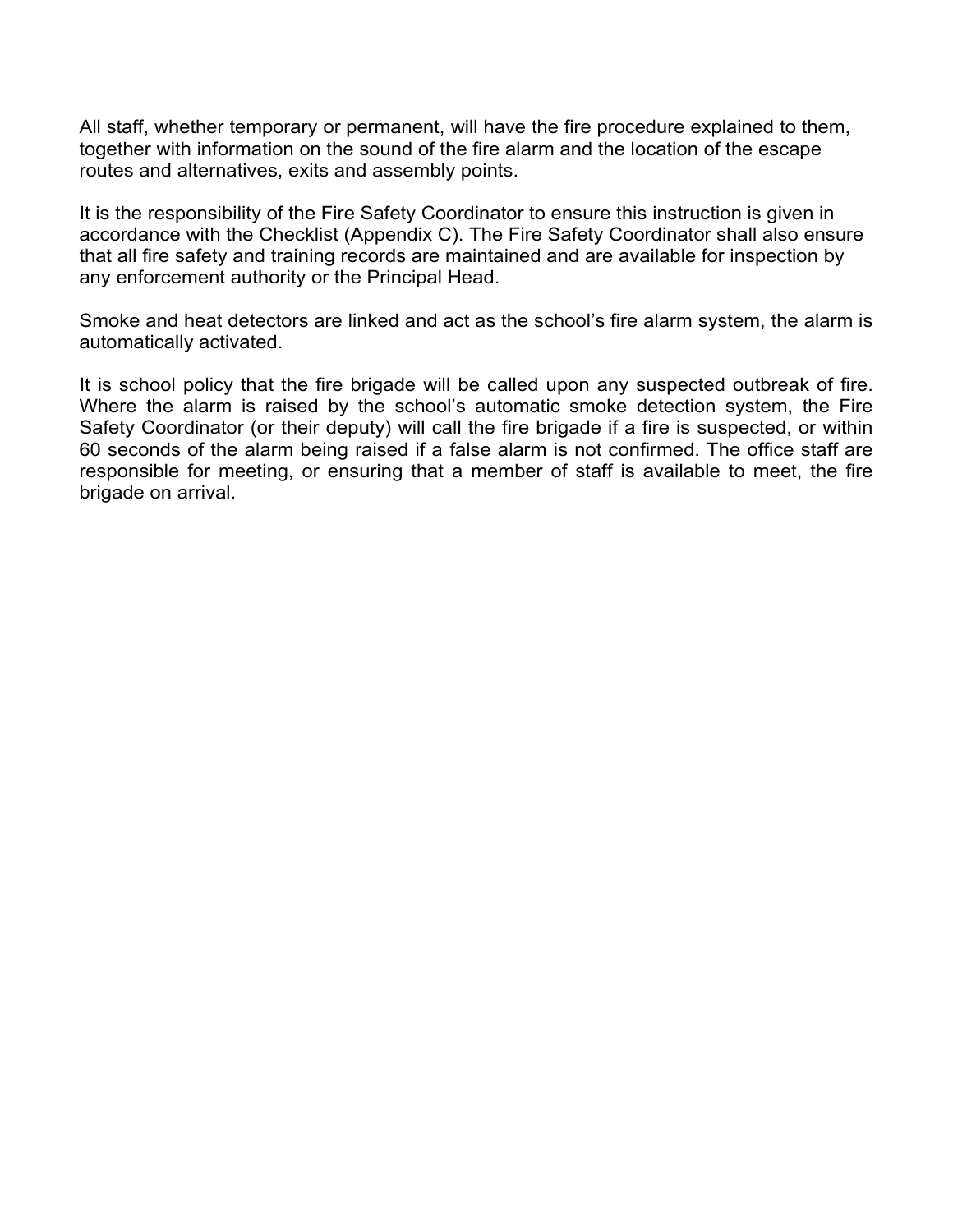Appendix A

### **Emergency Evacuation Procedure**

Please Note:

- ALL EMERGENCY EVACUATIONS OF THE PREMISES MUST FOLLOW THIS PROCEDURE (E.g, Fire, Gas Leak, Bomb Alert etc…)
- Up to date fire procedure notices are placed at the main exit of every building, designated exits are clearly marked.
- Only attempt to use fire extinguishers on small fires if you are trained/confident to do so or need to fight your way out of a building.
- In the event of a missing person, report immediately to the Principal Head/Fire Safety Coordinator. DO NOT GO BACK INTO THE BUILDING until the Principal Head/Fire Safety Coordinator has given the all clear.

### ACTION WHEN THE FIRE ALARM SOUNDS

| Role                                              | <b>Action / Responsibility</b>                                                                                                                                                                                                                                                                                                                                                                                                                                                                                                                                                                                                                                                                                                                                                                                                                                                            |
|---------------------------------------------------|-------------------------------------------------------------------------------------------------------------------------------------------------------------------------------------------------------------------------------------------------------------------------------------------------------------------------------------------------------------------------------------------------------------------------------------------------------------------------------------------------------------------------------------------------------------------------------------------------------------------------------------------------------------------------------------------------------------------------------------------------------------------------------------------------------------------------------------------------------------------------------------------|
| Class Teachers /<br>Teaching<br><b>Assistants</b> | 1. Instruct pupils to remain calm, to leave all personal<br>belongings and to line up at the nearest / most appropriate<br>exit.<br>2. Immediately evacuate the building taking all pupils in your<br>charge through the nearest / most appropriate exit.<br>3. Close the doors and windows on leaving.<br>4. Lead all pupils to the designated assembly point via the<br>quickest / safest route and line up.<br>5. In the event of a Gas Leak or Bomb an offsite evacuation will<br>be required, the assembly point will be the corner community<br>centre, Whitehall road, Ramsgate.<br>6. Call the register, which the office staff will distribute. Conduct<br>a headcount whilst registers are being distributed.<br>7. Notify the Principal Head/Fire Safety Coordinator<br>immediately of any missing pupils so a search can be<br>initiated.<br>8. Wait for further instruction. |
| <b>Office Staff</b>                               | 1. Call the fire brigade (999) giving your name and the school's<br>and address: (Small Haven School, 146-150<br>name<br>Newington Road, Ramsgate, Kent, CT12 6PT).<br>2. Pick up registers, visitors book, medical bag, mobile phone<br>and address record.<br>3. Leave the building through the nearest / most appropriate<br>exit and go to the assembly point.<br>4. Distribute registers to the Class Teachers - ensure all<br>classes are present.<br>5. Check visitors present against visitor's book.<br>6. Notify the Principal Head/Fire Safety Coordinator<br>immediately of any missing classes, pupils, staff or visitors so                                                                                                                                                                                                                                                 |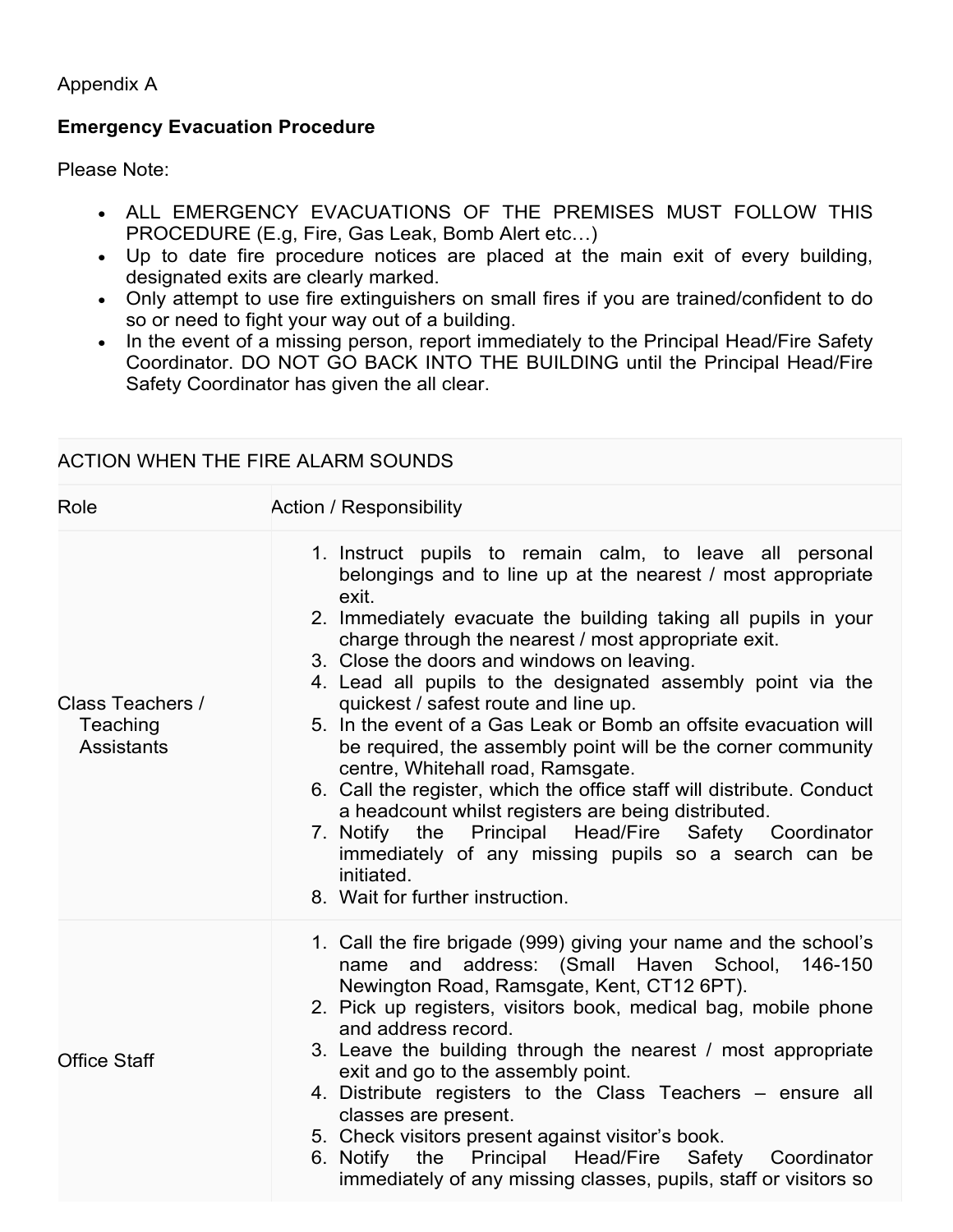|                                              | a search can be initiated.<br>7. Wait for further instruction.                                                                                                                                                                                                                                                                                                                                                                                                                                      |
|----------------------------------------------|-----------------------------------------------------------------------------------------------------------------------------------------------------------------------------------------------------------------------------------------------------------------------------------------------------------------------------------------------------------------------------------------------------------------------------------------------------------------------------------------------------|
| Evacuation/Fire<br><b>Safety Coordinator</b> | 1. Whilst exiting the building, thoroughly check the areas you<br>move through, ensuring all fire doors are closed.<br>2. Checks on toilet areas should include a check on individual<br>cubicles.<br>3. If you encounter any persons present, they should be<br>instructed to evacuate immediately. All persons should be<br>ushered to an appropriate $exit - not$ just pointed in the<br>general direction of one.<br>4. Never open a door if you suspect that there may be a fire<br>beyond it. |
| <b>Principal Head</b>                        | 1. Leave the building through the nearest / most appropriate<br>exit and go to the assembly point.<br>2. Check with Class Teachers for missing pupils.<br>3. Check with Office Staff for missing classes or visitors.<br>4. If persons reported missing and fire brigade yet to arrive,<br>conduct search for missing persons – if safe to do so.<br>5. If persons reported missing and fire brigade have arrived,<br>inform the fire brigade and follow their instructions.                        |
| <b>Visitors</b>                              | 1. Leave the building through the nearest / most appropriate<br>exit and go to the assembly point.                                                                                                                                                                                                                                                                                                                                                                                                  |

## **Designated Assembly Points**:

- 1. LOWER AND MIDDLE SCHOOL Office garden (if fire is in the office, assembly point will be middle school car park)
- 2. UPPER SCHOOL, OFFICE STAFF, SIXTH FORM AND VISITORS Front car park (in front of office)
- 3. In the event of a gas leak/bomb alert the evacuation point will be away from the School at The Corner, Newington Road, Ramsgate.

### **ESCAPE ROUTES AND FIRE EXIT USE:**

#### **Upper School**

**Attenborough:** 1 route via the front door

**Rowling:** 1 route via the front door

### **Middle School**

**Nightingale**: 3 routes~ via front door, back door and French doors

**Keller:** 3 routes, downstairs via the main front door at the front of the school building and the back door via Nightingale class. Or through Nightingale French doors

### **Lower School**

**Christou:** 3 routes, 1 via the main classroom, 1 at the front of the lower school building and 1 at the rear of the lower school building and then through the gate/s

**Disney**: 1 route via the front door and then through the gate/s

**Hall:** Via 2 exits, 1 external and 1 internal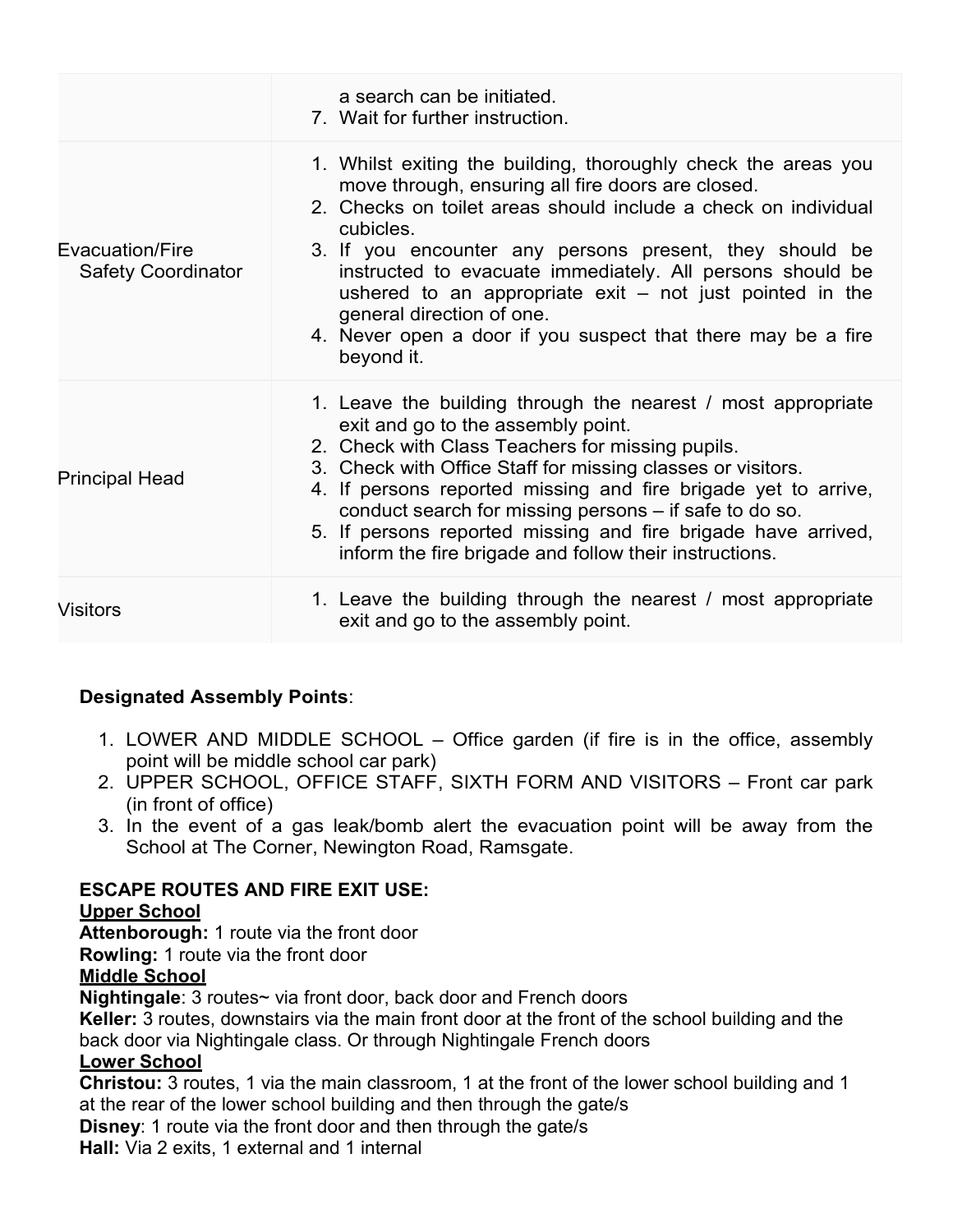## **Roles & Responsibilities in an Emergency Evacuation**

| Role / Responsibility                                                                                                                                                                                                                                                                                                                                                                              | Person<br>Responsible                         | In case of<br>Absence<br>(1)                   | In case of<br>Absence<br>(2)                         |
|----------------------------------------------------------------------------------------------------------------------------------------------------------------------------------------------------------------------------------------------------------------------------------------------------------------------------------------------------------------------------------------------------|-----------------------------------------------|------------------------------------------------|------------------------------------------------------|
| <b>Evacuation Corodinator</b><br><b>Check with Class Teachers</b><br>for missing pupils.<br>Check with Office Staff for<br>$\bullet$<br>missing visitors.<br>Conduct search for missing<br>$\bullet$<br>persons - if safe to do so<br>and fire brigade yet to<br>arrive.<br>Inform fire brigade of any<br>$\bullet$<br>missing persons.                                                            | <b>Miss White</b><br>(Principal Head)         | Mr Ross<br>White<br>(Fire Safety<br>Coordinat) | Mr Michael<br>Morgan<br>(PE<br>Instruct)             |
| <b>Fire Safety Coordinator</b><br>Lower school - including<br>toilets and grounds.<br>Middle School - including<br>$\bullet$<br>toilets and grounds<br>Upper school - including<br>$\bullet$<br>grounds<br>Sixth Form -<br>including<br>$\bullet$<br>toilets and grounds<br>Office - including toilets and<br>$\bullet$<br>upper floor.<br>Report<br>to<br>Evacuation<br>$\bullet$<br>Corodinator. | Mr Ross White<br>(Fire safety<br>Coordinator) | Mr Michael<br>Morgan<br>(PE<br>Instructor)     | <b>Mrs</b><br>Marissa<br>Morgan<br>(Office<br>Staff) |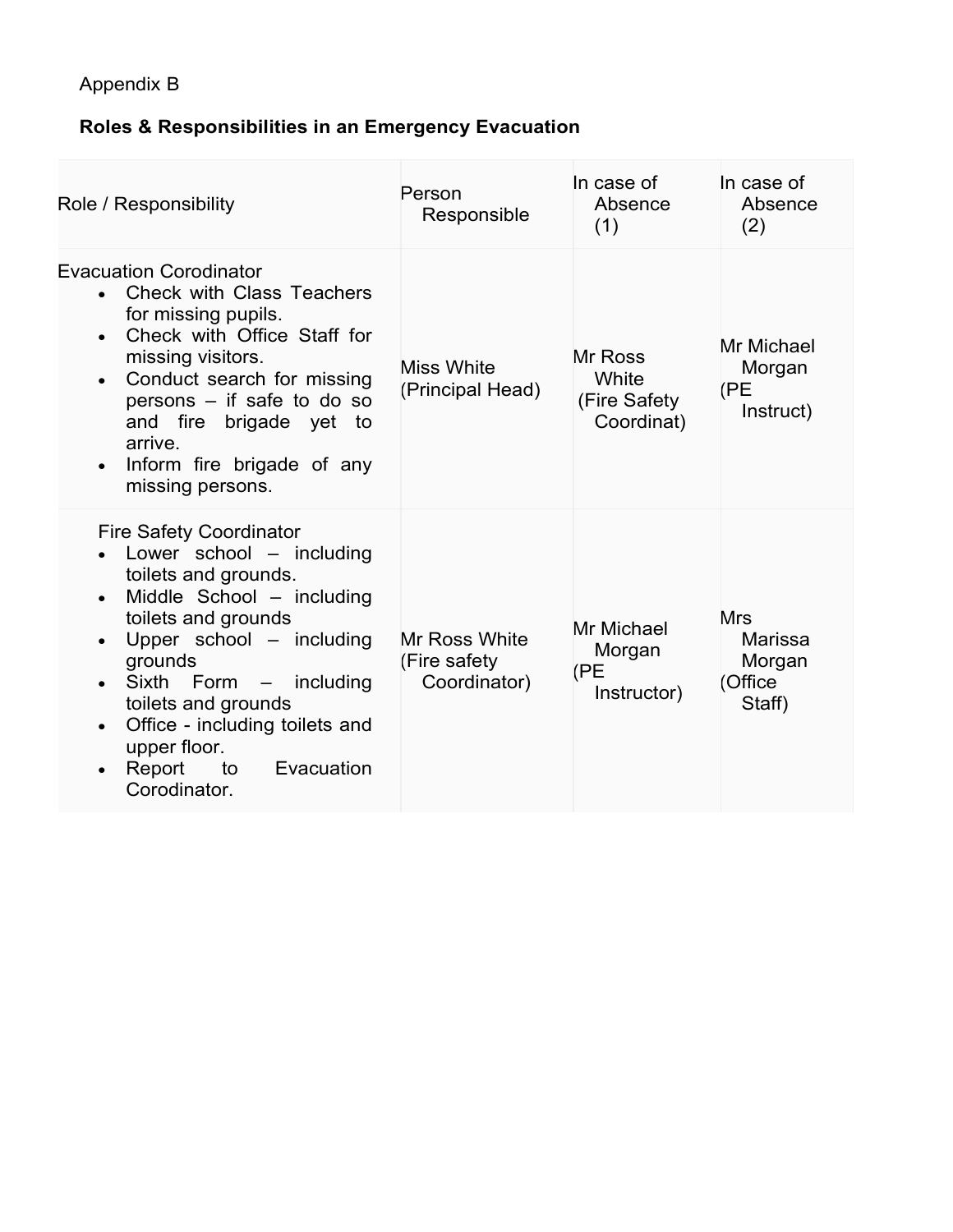Appendix C

## **Staff First Day Induction Fire Safety Checklist**

To be followed during the first day induction for all new staff members.

To also be followed for all existing staff members following significant changes to the fire safety arrangements or when recommended following a fire risk assessment.

Take the new staff member through the fire safety procedure as displayed at the fire alarm call points, in particular:

- Show them the location of the fire alarm call points and describe the way they operate. Emphasise that the first action upon discovering a fire is to raise the alarm, even if the fire is considered small.
- Describe to them the sound of the fire alarm and the action to be taken when it sounds, in particular leaving the building with any pupils for which they are responsible and going to the assembly point.
- Describe and walk the escape routes and alternative escape routes that they are likely to need to use.
- Show them the location of the fire extinguishers, but emphasise that they should only be used if they have been previously trained in their use, if they consider it safe to do so and if the alarm has already been raised and an evacuation started.